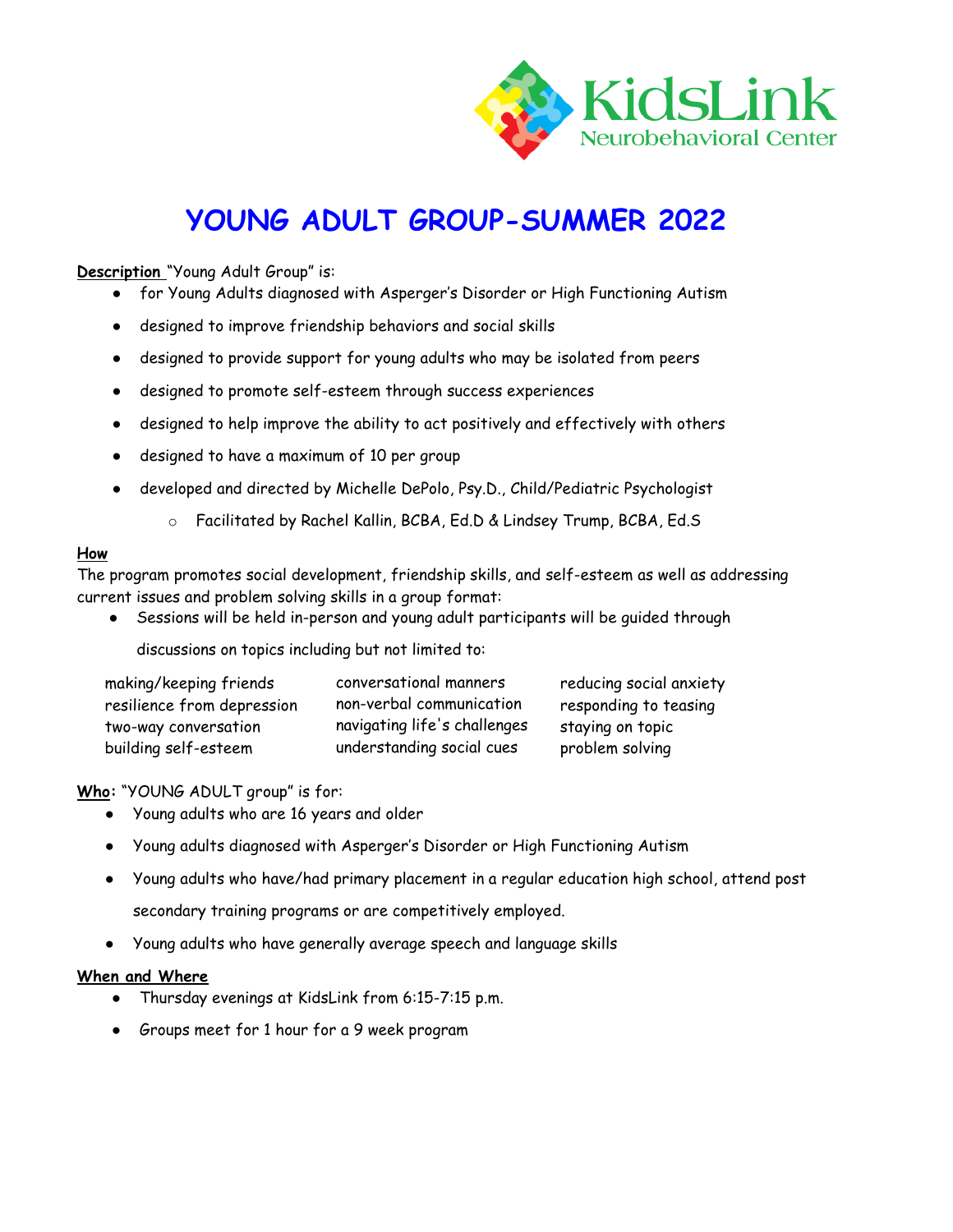| SUMMER 2022 DATES: |  |  |
|--------------------|--|--|
| May 26             |  |  |
| June 2             |  |  |
| June 9             |  |  |
| June 16            |  |  |
| June 23            |  |  |
| June 30            |  |  |
| July 14            |  |  |
| July 21            |  |  |
| July 28            |  |  |
|                    |  |  |
|                    |  |  |

## **Cost**

- The program fee is \$450
- To reserve your spot, please send payment of \$100 with the attached application. The remaining \$350 is due at the first group
- Per guidelines of your insurance, the program costs may be reimbursable under the CPT code 90853 (group psychological treatment).

## **Application and Enrollment Process**

- Please complete the attached application and return it with your payment to: KidsLink NeuroBehavioral Center 899 Frost Road Streetsboro, Ohio 44241 Attention: Katrina Mullen
- **Parents or young adults are encouraged to reply as early as possible, as enrollment is limited.** Call KidsLink at 330-963-8600 with any questions.

*We look forward to working with you & your young adult!*